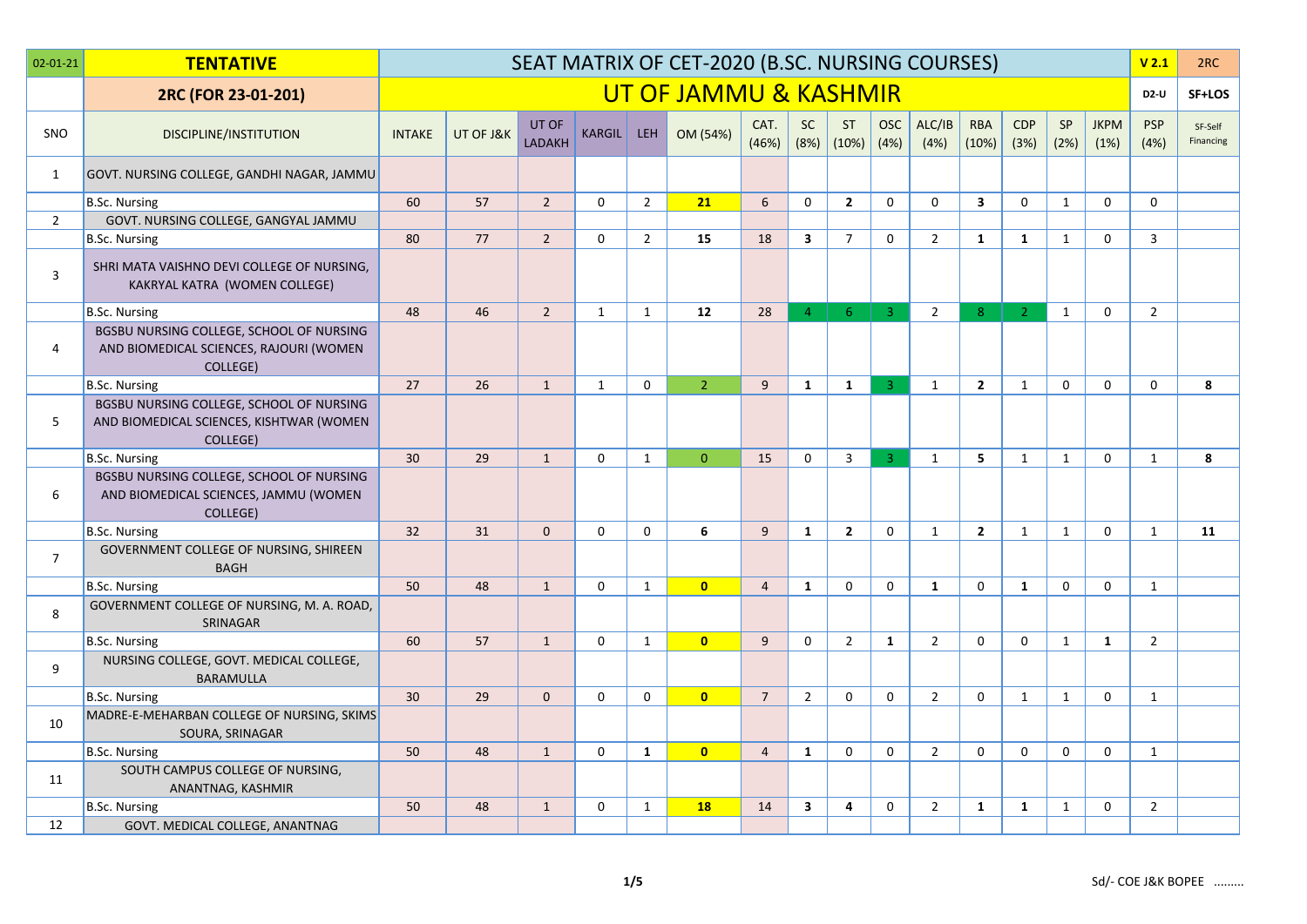|                | B.Sc. Nursing                                                                   | 30              | 29   | $\mathbf{1}$ | $\Omega$       | $\mathbf{1}$      | $\Omega$ | 5            | $\Omega$       | $\mathbf{1}$ | $\Omega$     | 1            | $\Omega$       | $\Omega$     | $\mathbf{1}$ | $\mathbf{0}$   | $\overline{2}$ |                |
|----------------|---------------------------------------------------------------------------------|-----------------|------|--------------|----------------|-------------------|----------|--------------|----------------|--------------|--------------|--------------|----------------|--------------|--------------|----------------|----------------|----------------|
| 13             | SYED MANTAUQUI COLLEGE OF NURSING,                                              |                 |      |              |                |                   |          |              |                |              |              |              |                |              |              |                |                |                |
|                | AWANTIPORA, PULWAMA, KASHMIR                                                    |                 |      |              |                |                   |          |              |                |              |              |              |                |              |              |                |                |                |
|                | B.Sc. Nursing                                                                   | 30              | 29   | $\mathbf{1}$ | $\mathbf 0$    | $\mathbf{1}$      | 8        | 11           | $\overline{2}$ | 3            | $\mathbf 0$  | $\mathbf{1}$ | $\overline{2}$ | $\mathbf{1}$ | $\mathbf{1}$ | $\mathbf 0$    | $\mathbf{1}$   | 5              |
| 14             | ALAMDAAR COLLEGE OF NURSING AND MEDICAL<br>TECHNOLOGY, CHARI-E-SHARIEF          |                 |      |              |                |                   |          |              |                |              |              |              |                |              |              |                |                |                |
|                | B.Sc. Nursing                                                                   | 30 <sup>°</sup> | 29   | $\mathbf{1}$ | 1              | $\mathbf 0$       | 8        | 9            | $\overline{2}$ | 3            | $\mathbf 0$  | $\mathbf{1}$ | $\mathbf 0$    | $\mathbf{1}$ | 0            | 1              | $\mathbf{1}$   | $\overline{a}$ |
|                | <b>J&amp;K TOTAL (GOVT.)</b>                                                    | 607             | 583  | 15           | $\overline{3}$ | 12                | 90       | 148          | 20             | 34           | 10           | 19           | 24             | 11           | 10           | $\overline{2}$ | 18             | 36             |
| $\mathbf{1}$   | RAJIV GANDHI COLLEGE OF NURSING, CHAK<br>BHALWAL, JAMMU                         |                 |      |              |                |                   |          |              |                |              |              |              |                |              |              |                |                |                |
|                | B.Sc. Nursing                                                                   | 80              | 80   | $\mathbf{0}$ | $\mathbf 0$    | $\mathbf 0$       | 51       | $\mathbf{0}$ | $\mathbf 0$    | $\mathbf 0$  | 0            | $\mathbf 0$  | $\mathbf 0$    | $\mathbf 0$  | 0            | $\mathbf 0$    | $\mathbf 0$    |                |
| $\overline{2}$ | BEE ENN COLLEGE OF NURSING, CHAK BHALWAL,<br><b>JAMMU</b>                       |                 |      |              |                |                   |          |              |                |              |              |              |                |              |              |                |                |                |
|                | B.Sc. Nursing                                                                   | 80              | 80   | $\mathbf{0}$ | $\mathbf 0$    | $\mathbf 0$       | 61       | $\mathbf{0}$ | $\mathbf 0$    | $\mathbf 0$  | $\mathbf 0$  | $\mathbf 0$  | $\mathbf 0$    | 0            | $\mathbf 0$  | $\mathbf 0$    | $\mathbf 0$    |                |
| $\overline{3}$ | STEPHEN COLLEGE OF NURSING, MIRAN SAHIB,<br><b>JAMMU</b>                        |                 |      |              |                |                   |          |              |                |              |              |              |                |              |              |                |                |                |
|                | B.Sc. Nursing                                                                   | 80              | 80   | $\mathbf{0}$ | $\mathbf 0$    | $\mathbf 0$       | 46       | $\mathbf 0$  | 0              | $\mathbf 0$  | $\mathbf 0$  | $\mathbf 0$  | $\mathbf 0$    | $\mathbf 0$  | $\mathsf 0$  | $\mathbf 0$    | $\mathbf 0$    |                |
| $\overline{4}$ | BIBI HALIMA COLLEGE OF NURSING & MEDICAL<br>TECHNOLOGY, SRINAGAR                |                 |      |              |                |                   |          |              |                |              |              |              |                |              |              |                |                |                |
|                | B.Sc. Nursing                                                                   | 55              | 55   | $\mathbf{0}$ | $\mathbf 0$    | $\mathbf 0$       | 16       | $\mathbf{0}$ | $\mathbf 0$    | $\mathbf 0$  | $\mathbf 0$  | $\mathbf 0$  | $\mathbf 0$    | $\mathbf 0$  | $\mathbf 0$  | $\mathbf 0$    | $\mathbf 0$    | $\mathbf 0$    |
| 5              | ARSH INSTITUTE OF HEALTH SCIENCES &<br>TECHNOLOGY, KHANMOH, SRINAGAR            |                 |      |              |                |                   |          |              |                |              |              |              |                |              |              |                |                |                |
|                | B.Sc. Nursing                                                                   | 30              | 30   | $\mathbf{0}$ | $\mathbf{0}$   | $\mathbf 0$       | 13       | $\Omega$     | 0              | $\Omega$     | $\Omega$     | $\Omega$     | $\Omega$       | $\Omega$     | $\mathbf 0$  | $\mathbf{0}$   | $\mathbf 0$    | $\mathbf 0$    |
| $\sqrt{6}$     | S.E.M. COLLEGE OF NURSING & PARA-MEDICAL<br>SCIENCES, HUMHAMA, BUDGAM, SRINAGAR |                 |      |              |                |                   |          |              |                |              |              |              |                |              |              |                |                |                |
|                | <b>B.Sc. Nursing</b>                                                            | 30              | 30   | $\Omega$     | $\mathbf 0$    | $\mathbf 0$       | 13       | $\Omega$     | $\mathbf 0$    | $\mathbf 0$  | $\mathbf 0$  | $\Omega$     | $\Omega$       | $\Omega$     | $\mathbf 0$  | $\mathbf 0$    | 0              | $\mathbf 0$    |
| $\overline{7}$ | IBN-SINA COLLEGE OF NURSING & HEALTH<br>SCIENCES, OMPORA, BUDGAM, SRINAGAR      |                 |      |              |                |                   |          |              |                |              |              |              |                |              |              |                |                |                |
|                | B.Sc. Nursing                                                                   | 75              | 75   | $\Omega$     | $\mathbf{0}$   | $\mathbf 0$       | 29       | $\Omega$     | 0              | $\mathbf 0$  | $\Omega$     | $\mathbf{0}$ | $\Omega$       | $\Omega$     | $\mathbf 0$  | $\mathbf{0}$   | $\Omega$       | $\mathbf 0$    |
| 8              | RAMZAN INSTITUTE OF PARA-MEDICAL SCIENCES,<br>GULSHAN NAGAR, BY PASS, SRINAGAR  |                 |      |              |                |                   |          |              |                |              |              |              |                |              |              |                |                |                |
|                | B.Sc. Nursing                                                                   | 30              | 30   | $\Omega$     | $\mathbf{0}$   | $\mathbf 0$       | 20       | $\Omega$     | $\Omega$       | $\Omega$     | $\Omega$     | $\mathbf{0}$ | $\Omega$       | $\Omega$     | $\mathbf 0$  | $\mathbf{0}$   | $\Omega$       | $\mathbf{0}$   |
| 9              | DATA RANPAT DEV COLLEGE, KATHUA                                                 |                 |      |              |                |                   |          |              |                |              |              |              |                |              |              |                |                |                |
|                | B.Sc. Nursing                                                                   | 70              | 70   | $\mathbf{0}$ | $\mathbf 0$    | $\mathbf 0$       | 53       | $\mathbf{0}$ | 0              | $\mathbf 0$  | $\mathbf 0$  | $\mathbf 0$  | $\mathbf 0$    | $\mathbf 0$  | $\mathbf 0$  | $\mathbf 0$    | $\mathbf 0$    |                |
| 10             | HANEFA NURSING COLLGE, SOPORE                                                   |                 |      |              |                |                   |          |              |                |              |              |              |                |              |              |                |                |                |
|                | B.Sc. Nursing                                                                   | 40              | 40   | $\mathbf{0}$ | $\mathbf 0$    | $\mathbf 0$       | 20       | $\mathbf{0}$ | 0              | $\mathbf 0$  | $\mathbf 0$  | $\mathbf 0$  | $\mathbf 0$    | $\mathbf 0$  | $\mathbf 0$  | $\mathbf 0$    | $\mathbf 0$    |                |
|                | <b>J&amp;K TOTAL (PVT.)</b>                                                     | 570             | 570  | $\mathbf{0}$ | $\mathbf{0}$   | $\mathbf{0}$      | 322      | $\mathbf{0}$ | $\mathbf{0}$   | $\mathbf{0}$ | $\mathbf{0}$ | $\mathbf{0}$ | $\mathbf{0}$   | $\mathbf{0}$ | $\mathbf{0}$ | $\mathbf{0}$   | $\mathbf{0}$   | $\mathbf{0}$   |
|                | <b>J&amp;K TOTAL (GOVT./PVT.)</b>                                               | 1177            | 1153 | 15           | $\overline{3}$ | $12 \overline{ }$ | 412      | 148          | 20             | 34           | 10           | 19           | 24             | 11           | 10           | $\overline{2}$ | 18             | 36             |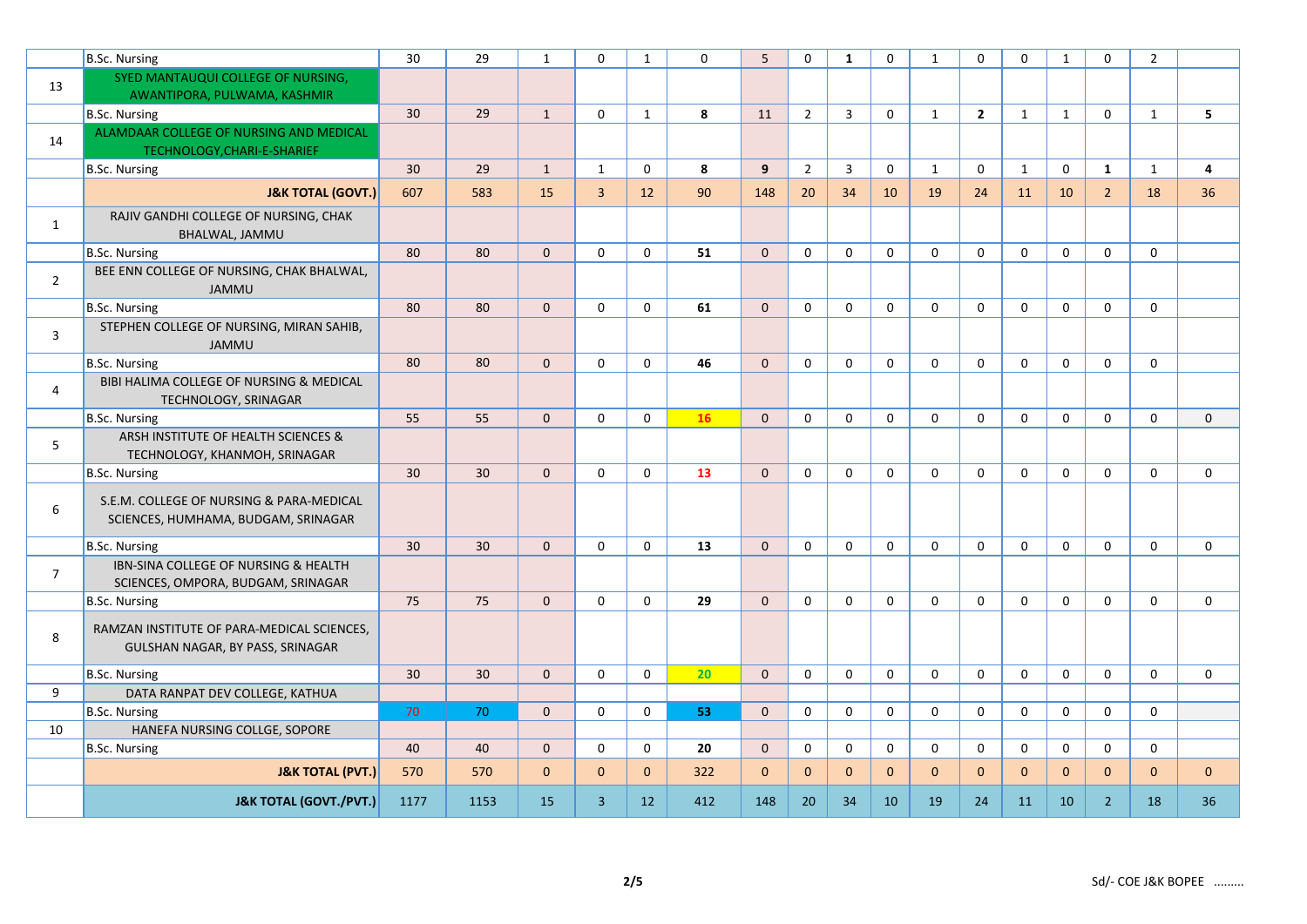| $02 - 01 - 21$ | <b>TENTATIVE</b>                          |               |           |                        |                |                | SEAT MATRIX OF CET-2020 (B.SC. PARA-MEDICAL COURSES) |                |                   |                    |                    |                |                     |                    |                |                     | V <sub>2.1</sub>   | 2RC                           |
|----------------|-------------------------------------------|---------------|-----------|------------------------|----------------|----------------|------------------------------------------------------|----------------|-------------------|--------------------|--------------------|----------------|---------------------|--------------------|----------------|---------------------|--------------------|-------------------------------|
|                | 2RC (FOR 23-01-201)                       |               |           |                        |                |                | UT OF JAMMU & KASHMIR                                |                |                   |                    |                    |                |                     |                    |                |                     | <b>D2-U</b>        | SF+LOS                        |
| <b>SNO</b>     | <b>DISCIPLINE/INSTITUTION</b>             | <b>INTAKE</b> | UT OF J&K | UT OF<br><b>LADAKH</b> | <b>KARGIL</b>  | <b>LEH</b>     | OM (54%)                                             | CAT.<br>(46%)  | <b>SC</b><br>(8%) | <b>ST</b><br>(10%) | <b>OSC</b><br>(4%) | ALC/IB<br>(4%) | <b>RBA</b><br>(10%) | <b>CDP</b><br>(3%) | SP<br>(2%)     | <b>JKPM</b><br>(1%) | <b>PSP</b><br>(4%) | SF-Self<br>Financing/<br>Mgt. |
| $\mathbf{1}$   | GOVT. MEDICAL COLLEGE, JAMMU              |               |           |                        |                |                |                                                      |                |                   |                    |                    |                |                     |                    |                |                     |                    |                               |
|                | <b>B.Sc. Medical Lab Technology</b>       | 20            | 19        | $\mathbf{1}$           | $\mathbf{1}$   | 0              | 4                                                    | $\overline{3}$ | $\mathbf 0$       | $\mathbf{1}$       | $\Omega$           | 0              | $\mathbf 0$         | 1                  | 0              | $\mathbf 0$         | $\mathbf{1}$       |                               |
|                | <b>B.Sc. Operation Theatre Technology</b> | 20            | 19        | $\mathbf{1}$           | $\Omega$       | $\mathbf{1}$   | $\mathbf{0}$                                         | 6              | $\mathbf 0$       | $\overline{2}$     | $\Omega$           | $\mathbf{1}$   | $\mathbf 0$         | $\mathbf{1}$       | 0              | $\Omega$            | $\overline{2}$     |                               |
|                | <b>B.Sc. Renal Dialysis Technology</b>    | 20            | 19        | $\mathbf{1}$           | $\Omega$       | $\mathbf{1}$   | $\mathbf{1}$                                         | $\overline{7}$ | $\mathbf{1}$      | $\overline{2}$     | $\Omega$           | $\mathbf{1}$   | $\mathbf{1}$        | $\mathbf{1}$       | 0              | $\mathbf 0$         | $\mathbf{1}$       |                               |
|                | B.Sc. Radiography Technology              | 10            | 10        | $\Omega$               | $\Omega$       | $\Omega$       | 0                                                    | $\overline{3}$ | $\mathbf{1}$      | 0                  | $\Omega$           | 0              | $\mathbf{1}$        | $\Omega$           | $\mathbf{1}$   | $\mathbf 0$         | $\Omega$           |                               |
|                | B.Sc. Anaesthesia Technology              | 10            | 10        | $\Omega$               | $\Omega$       | $\mathbf 0$    | $\mathbf{1}$                                         | $\overline{3}$ | $\mathbf{1}$      | $\mathbf{1}$       | $\Omega$           | $\mathbf{1}$   | $\mathbf 0$         | $\Omega$           | 0              | $\mathbf 0$         | $\Omega$           |                               |
|                | <b>B.Sc. Cardiac Care Technology</b>      | 10            | 9         | $\mathbf{1}$           | $\mathbf{1}$   | $\Omega$       | $\overline{2}$                                       | $\overline{3}$ | $\mathbf{1}$      | $\mathbf{1}$       | $\Omega$           | 0              | $\mathbf 0$         | $\Omega$           | $\mathbf{1}$   | $\mathbf 0$         | $\Omega$           |                               |
|                | <b>B.Sc. Respiratory Care Technology</b>  | 10            | 10        | $\mathbf{0}$           | $\Omega$       | $\Omega$       | $\mathbf{1}$                                         | $\overline{3}$ | $\mathbf{1}$      | $\mathbf{1}$       | $\Omega$           | $\mathbf{1}$   | $\Omega$            | $\Omega$           | 0              | $\mathbf 0$         | $\Omega$           |                               |
|                | B.Sc. Neuro-Sciences Technology           | 10            | 9         | $\mathbf{1}$           | $\Omega$       | $\mathbf{1}$   | 3                                                    | $\overline{3}$ | $\mathbf 0$       | $\mathbf{1}$       | $\Omega$           | $\mathbf{0}$   | $\mathbf{1}$        | $\Omega$           | 0              | $\Omega$            | $\mathbf{1}$       |                               |
|                | <b>TOTAL</b>                              | 110           | 105       | 5                      | $\overline{2}$ | $\overline{3}$ | 12                                                   | 31             | 5                 | 9                  | $\Omega$           | $\overline{4}$ | $\overline{3}$      | $\overline{3}$     | $\overline{2}$ | $\Omega$            | $\overline{5}$     | $\Omega$                      |
| $\overline{2}$ | GOVT. MEDICAL COLLEGE, KATHUA             |               |           |                        |                |                |                                                      |                |                   |                    |                    |                |                     |                    |                |                     |                    |                               |
|                | <b>B.Sc. Medical Lab Technology</b>       | 20            | 19        | $\mathbf{1}$           | $\mathbf{1}$   | $\mathbf 0$    | $\mathbf{1}$                                         | $\overline{7}$ | $\overline{2}$    | $\overline{2}$     | $\mathbf{0}$       | 1              | $\mathbf 0$         | $\mathbf{1}$       | 0              | $\mathbf 0$         | $\mathbf{1}$       |                               |
|                | <b>B.Sc. Operation Theatre Technology</b> | 20            | 20        | $\mathbf{0}$           | $\Omega$       | $\mathbf 0$    | 3                                                    | $\overline{7}$ | $\overline{2}$    | $\overline{2}$     | 0                  | $\mathbf 0$    | $\overline{2}$      | $\mathbf 0$        | $\mathbf{1}$   | $\mathbf 0$         | 0                  |                               |
|                | B.Sc. Renal Dialysis Technology           | 20            | 19        | $\mathbf{1}$           | $\Omega$       | $\mathbf{1}$   | $\mathbf{1}$                                         | $\overline{7}$ | $\Omega$          | $\overline{2}$     | $\mathbf{1}$       | $\mathbf{1}$   | $\mathbf{1}$        | $\mathbf{1}$       | $\Omega$       | 0                   | $\mathbf{1}$       |                               |
|                | <b>TOTAL</b>                              | 60            | 58        | $\overline{2}$         | $\mathbf{1}$   | $\mathbf{1}$   | 5                                                    | 21             | $\overline{4}$    | 6                  | $\mathbf{1}$       | $\overline{2}$ | $\overline{3}$      | $\overline{2}$     | $\mathbf{1}$   | $\Omega$            | $\overline{2}$     | $\Omega$                      |
| 3              | GOVT. MEDICAL COLLEGE, RAJOURI            |               |           |                        |                |                |                                                      |                |                   |                    |                    |                |                     |                    |                |                     |                    |                               |
|                | <b>B.Sc. Medical Lab Technology</b>       | 20            | 19        | $\mathbf{1}$           | 1              | 0              | $\mathbf{2}$                                         | $\overline{7}$ | $\overline{2}$    | $\overline{2}$     | 0                  | $\mathbf{1}$   | $\mathbf 0$         | 1                  | 0              | $\mathbf 0$         | $\mathbf{1}$       |                               |
|                | <b>B.Sc. Operation Theatre Technology</b> | 20            | 20        | $\mathbf{0}$           | $\Omega$       | 0              | 4                                                    | 6              | $\overline{2}$    | $\overline{2}$     | $\Omega$           | 0              | $\mathbf 0$         | $\Omega$           | $\mathbf{1}$   | $\mathbf{1}$        | 0                  |                               |
|                | B.Sc. Renal Dialysis Technology           | 20            | 19        | $\mathbf{1}$           | $\Omega$       | $\mathbf{1}$   | 5                                                    | $\overline{7}$ | $\mathbf{1}$      | $\overline{2}$     | 0                  | $\mathbf{1}$   | $\mathbf{1}$        | $\mathbf{1}$       | 0              | $\mathbf 0$         | $\mathbf{1}$       |                               |
|                | <b>TOTAL</b>                              | 60            | 58        | $\overline{2}$         | $\mathbf{1}$   | $\mathbf{1}$   | 11                                                   | 20             | 5                 | 6                  | $\Omega$           | $\overline{2}$ | $\mathbf{1}$        | $\overline{2}$     | $\mathbf{1}$   | $\mathbf{1}$        | $\overline{2}$     | 0                             |
| $\overline{4}$ | GOVT. MEDICAL COLLEGE, DODA               |               |           |                        |                |                |                                                      |                |                   |                    |                    |                |                     |                    |                |                     |                    |                               |
|                | <b>B.Sc. Medical Lab Technology</b>       | 20            | 19        | $\mathbf{1}$           | 1              | 0              | $\overline{2}$                                       | 6              | $\mathbf{1}$      | $\overline{2}$     | 0                  | 1              | 0                   | 1                  | $\mathbf 0$    | $\mathbf 0$         | $\mathbf{1}$       |                               |
|                | <b>B.Sc. Operation Theatre Technology</b> | 20            | 20        | $\mathbf{0}$           | $\Omega$       | $\Omega$       | 3                                                    | $\overline{7}$ | $\overline{2}$    | $\overline{2}$     | $\mathbf{1}$       | $\mathbf 0$    | $\mathbf{1}$        | $\Omega$           | $\mathbf 1$    | $\Omega$            | $\mathbf{0}$       |                               |
|                | B.Sc. Renal Dialysis Technology           | 20            | 19        | $\mathbf{1}$           | $\Omega$       | $\mathbf{1}$   | $\mathbf{1}$                                         | $\overline{7}$ | $\mathbf{1}$      | $\overline{2}$     | $\Omega$           | $\mathbf{1}$   | $\mathbf{1}$        | $\mathbf{1}$       | 0              | $\mathbf 0$         | $\mathbf{1}$       |                               |
|                | <b>TOTAL</b>                              | 60            | 58        | $\overline{2}$         | $\mathbf{1}$   | $\mathbf{1}$   | 6                                                    | 20             | $\overline{4}$    | 6                  | $\mathbf{1}$       | $\overline{2}$ | $\overline{2}$      | $\overline{2}$     | $\mathbf{1}$   | $\mathbf{0}$        | $\overline{2}$     | $\mathbf 0$                   |
| 5              | GOVT. MEDICAL COLLEGE, SRINAGAR           |               |           |                        |                |                |                                                      |                |                   |                    |                    |                |                     |                    |                |                     |                    |                               |
|                | <b>B.Sc. Medical Lab Technology</b>       | 20            | 19        | $\mathbf{1}$           | 1              | 0              | 5                                                    | 5              | $\overline{2}$    | 0                  | 0                  | 1              | 0                   | $\mathbf{1}$       | 0              | $\mathbf 0$         | $\mathbf{1}$       |                               |
|                | <b>B.Sc. Operation Theatre Technology</b> | 20            | 19        | $\mathbf{1}$           | $\mathbf{1}$   | $\mathbf 0$    | $\overline{2}$                                       | $\overline{3}$ | $\overline{2}$    | 0                  | 0                  | 0              | $\mathbf 0$         | $\mathbf 0$        | 0              | $\mathbf 0$         | $\mathbf{1}$       |                               |
|                | B.Sc. Renal Dialysis Technology           | 20            | 19        | $\mathbf 1$            | $\mathbf 0$    | $\mathbf 1$    | 0                                                    | 5              | $\mathbf{1}$      | $\overline{2}$     | 0                  | $\mathbf{1}$   | 0                   | $\mathbf{1}$       | 0              | $\mathbf 0$         | 0                  |                               |
|                | B.Sc. Radiography Technology              | 10            | 9         | $\mathbf{0}$           | $\Omega$       | 0              | $\mathbf{2}$                                         | $\overline{2}$ | $\mathbf{1}$      | 0                  | $\Omega$           | 0              | $\mathbf 0$         | $\Omega$           | 0              | $\mathbf 0$         | $\mathbf{1}$       |                               |
|                | B.Sc. Anaesthesia Technology              | 10            | 10        | $\mathbf{0}$           | $\Omega$       | 0              | $\mathbf{2}$                                         | $\overline{4}$ | $\mathbf{1}$      | $\mathbf{1}$       | 0                  | $\mathbf{1}$   | 1                   | 0                  | 0              | $\mathbf 0$         | $\Omega$           |                               |
|                | B.Sc. Cardiac Care Technology             | 10            | 9         | $\mathbf{1}$           | $\Omega$       | $\mathbf{1}$   | $\mathbf{1}$                                         | $\overline{2}$ | $\mathbf{1}$      | $\mathbf{1}$       | 0                  | 0              | $\mathbf 0$         | 0                  | 0              | 0                   | $\Omega$           |                               |
|                | <b>B.Sc. Respiratory Care Technology</b>  | 10            | 10        | $\mathbf{0}$           | $\Omega$       | 0              | 3                                                    | $\overline{4}$ | $\mathbf{1}$      | $\mathbf{1}$       | 0                  | $\mathbf{1}$   | $\mathbf 0$         | 0                  | 0              | $\mathbf 0$         | $\mathbf{1}$       |                               |
|                | B.Sc. Neuro-Sciences Technology           | 10            | 9         | $\mathbf{1}$           | $\mathbf{1}$   | 0              | $\mathbf{1}$                                         | $\overline{2}$ | $\mathbf 0$       | $\mathbf{1}$       | 0                  | $\mathbf 0$    | $\mathbf 0$         | $\mathbf{1}$       | 0              | $\mathbf 0$         | 0                  |                               |
|                | <b>B.Sc. Radiotherapy</b>                 | 10            | 10        | $\Omega$               | $\Omega$       | $\Omega$       | $\Omega$                                             | $\overline{4}$ | $\mathbf{1}$      | $\mathbf{1}$       | $\Omega$           | 0              | $\Omega$            | $\mathbf{1}$       | $\mathbf{1}$   | $\mathbf 0$         | $\Omega$           |                               |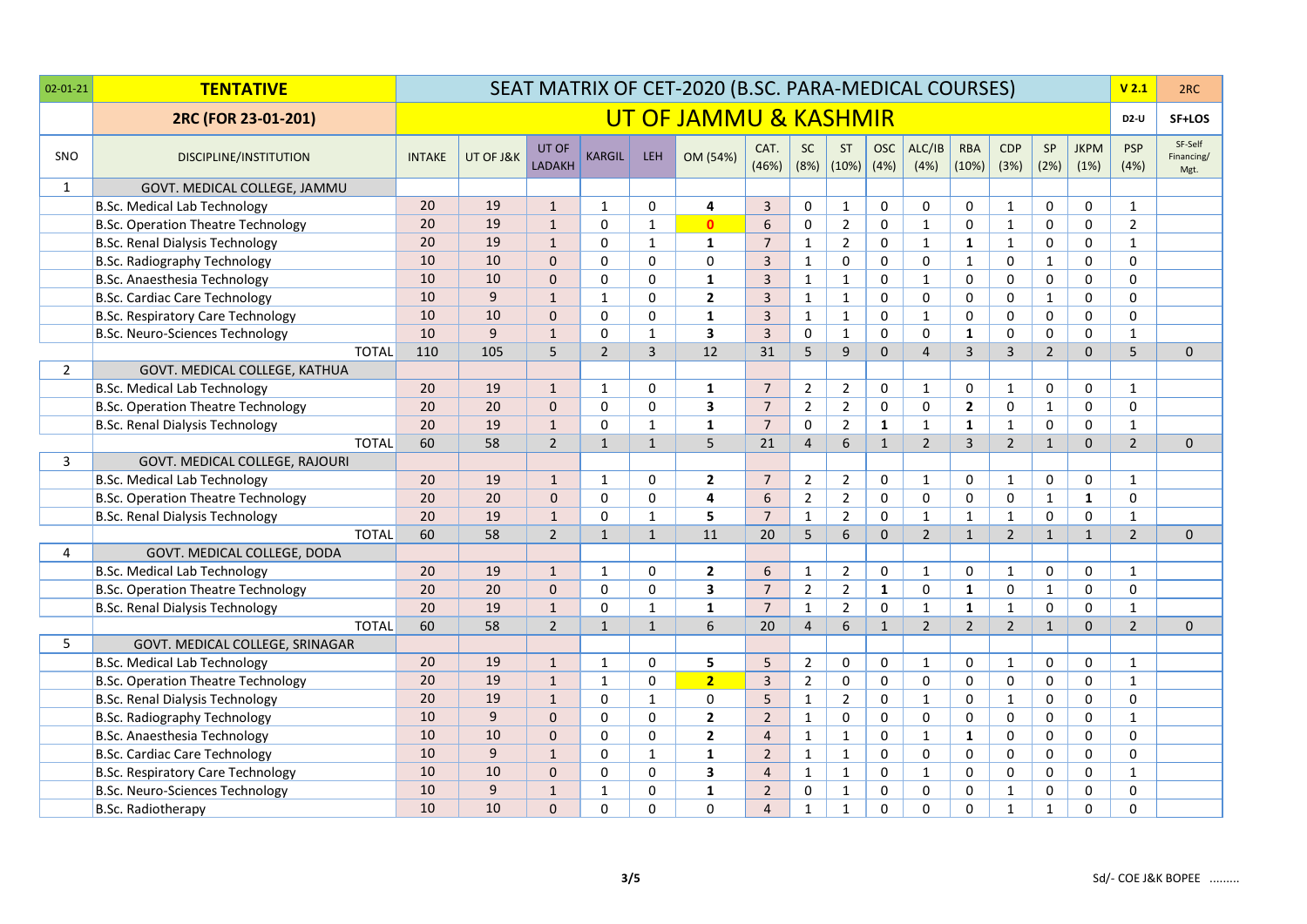|                | B.Sc. Physiotherapy                                                            | 20  | 19  | $\mathbf{1}$   | $\Omega$       | 1              | $\overline{2}$ | 6              | $\mathbf{1}$   | $\overline{2}$ | 0              | 1              | $\Omega$       | $\mathbf 0$    | 1              | $\Omega$     | $\mathbf{1}$   |              |
|----------------|--------------------------------------------------------------------------------|-----|-----|----------------|----------------|----------------|----------------|----------------|----------------|----------------|----------------|----------------|----------------|----------------|----------------|--------------|----------------|--------------|
|                | <b>TOTAL</b>                                                                   | 140 | 133 | 6              | $\overline{3}$ | $\overline{3}$ | 18             | 37             | 11             | $\overline{9}$ | $\mathbf{0}$   | 5              | $\mathbf{1}$   | $\overline{4}$ | $\overline{2}$ | $\mathbf{0}$ | 5              | $\mathbf{0}$ |
| 6              | GOVT. MEDICAL COLLEGE, ANANTNAG                                                |     |     |                |                |                |                |                |                |                |                |                |                |                |                |              |                |              |
|                | <b>B.Sc. Medical Lab Technology</b>                                            | 20  | 19  | $\mathbf{1}$   | 1              | 0              | 0              | 6              | 1              | $\overline{2}$ | 0              | 1              | 0              | 1              | 0              | 0            | $\mathbf{1}$   |              |
|                | <b>B.Sc. Operation Theatre Technology</b>                                      | 20  | 20  | $\Omega$       | $\Omega$       | $\Omega$       | 0              | $\overline{7}$ | $\overline{2}$ | $\overline{2}$ | $\Omega$       | 1              | $\mathbf{1}$   | $\mathbf 0$    | $\Omega$       | $\Omega$     | $\mathbf{1}$   |              |
|                | B.Sc. Renal Dialysis Technology                                                | 20  | 19  | $\mathbf{1}$   | $\Omega$       | $\mathbf{1}$   | $\overline{2}$ | 6              | 1              | $\overline{2}$ | 0              | $\mathbf{1}$   | $\Omega$       | $\mathbf{1}$   | 0              | 0            | $\mathbf{1}$   |              |
|                | B.Sc. Radiography Technology                                                   | 10  | 10  | $\mathbf{0}$   | $\Omega$       | 0              | 0              | $\overline{3}$ | 1              | $\mathbf{1}$   | $\Omega$       | 0              | $\mathbf{1}$   | $\Omega$       | $\mathbf 0$    | $\mathbf 0$  | 0              |              |
|                | B.Sc. Anaesthesia Technology                                                   | 10  | 9   | $\mathbf 0$    | $\Omega$       | $\Omega$       | 0              | $\overline{2}$ | $\mathbf{0}$   | $\mathbf{1}$   | 0              | $\Omega$       | $\Omega$       | $\Omega$       | $\mathbf{1}$   | $\Omega$     | $\Omega$       |              |
|                | <b>TOTAL</b>                                                                   | 80  | 77  | $\overline{2}$ | $\mathbf{1}$   | $\mathbf{1}$   | $\overline{2}$ | 24             | 5              | 8              | $\Omega$       | $\overline{3}$ | $\overline{2}$ | $\overline{2}$ | $\mathbf{1}$   | $\Omega$     | $\overline{3}$ | $\mathbf{0}$ |
| $\overline{7}$ | GOVT. MEDICAL COLLEGE, BARAMULLA                                               |     |     |                |                |                |                |                |                |                |                |                |                |                |                |              |                |              |
|                | <b>B.Sc. Medical Lab Technology</b>                                            | 20  | 19  | $\mathbf{1}$   | $\mathbf{0}$   | 1              | 0              | 6              | 1              | $\overline{2}$ | 0              | $\mathbf{1}$   | $\Omega$       | 1              | 0              | 0            | $\mathbf{1}$   |              |
|                | <b>B.Sc. Operation Theatre Technology</b>                                      | 20  | 20  | $\mathbf{0}$   | $\Omega$       | $\mathbf 0$    | $\overline{2}$ | 6              | $\overline{2}$ | $\overline{2}$ | $\Omega$       | $\mathbf{1}$   | $\Omega$       | $\Omega$       | 0              | $\Omega$     | $\mathbf{1}$   |              |
|                | B.Sc. Renal Dialysis Technology                                                | 20  | 19  | $\mathbf{1}$   | 1              | 0              | $\mathbf{2}$   | 6              | 1              | $\overline{2}$ | $\mathbf 0$    | 1              | 0              | $\mathbf{1}$   | 0              | 0            | $\mathbf{1}$   |              |
|                | B.Sc. Radiography Technology                                                   | 10  | 10  | $\mathbf{0}$   | $\Omega$       | $\Omega$       | 0              | $\overline{4}$ | $\mathbf{1}$   | $\mathbf{1}$   | $\Omega$       | $\Omega$       | 1              | $\Omega$       | $\mathbf{1}$   | $\Omega$     | $\Omega$       |              |
|                | B.Sc. Anaesthesia Technology                                                   | 10  | 9   | $\mathbf{1}$   | $\Omega$       | $\mathbf{1}$   | $\mathbf{1}$   | $\overline{2}$ | $\mathbf{1}$   | $\mathbf{1}$   | $\Omega$       | $\Omega$       | $\Omega$       | $\Omega$       | $\Omega$       | $\Omega$     | $\Omega$       |              |
|                | <b>TOTAL</b>                                                                   | 80  | 77  | $\overline{3}$ | $\mathbf{1}$   | $\overline{2}$ | 5              | 24             | 6              | 8              | $\mathbf{0}$   | $\overline{3}$ | $\mathbf{1}$   | $\overline{2}$ | $\mathbf{1}$   | $\mathbf{0}$ | $\overline{3}$ | $\mathbf{0}$ |
|                | <b>J&amp;K TOTAL (GOVT.)</b>                                                   | 590 | 566 | 22             | 10             | 12             | 59             | 177            | 40             | 52             | $\overline{2}$ | 21             | 13             | 17             | 9              | $\mathbf{1}$ | 22             | $\mathbf{0}$ |
| 1              | DR. QADRI'S COLLEGE OF MEDICAL LABORATORY<br>TECHNOLOGY, KARAN NAGAR, SRINAGAR |     |     |                |                |                |                |                |                |                |                |                |                |                |                |              |                |              |
|                | <b>B.Sc. Medical Lab Technology</b>                                            | 38  | 38  | $\mathbf 0$    | $\Omega$       | $\Omega$       | 16             | $\Omega$       | $\mathbf 0$    | $\Omega$       | $\mathbf 0$    | $\Omega$       | $\Omega$       | $\mathbf{0}$   | 0              | 0            | $\Omega$       | 5.           |
|                | <b>TOTAL</b>                                                                   | 38  | 38  | $\mathbf{0}$   | $\mathbf{0}$   | $\Omega$       | 16             | $\mathbf{0}$   | $\mathbf{0}$   | $\mathbf{0}$   | $\mathbf{0}$   | $\mathbf{0}$   | $\mathbf{0}$   | $\mathbf{0}$   | $\mathbf{0}$   | $\mathbf 0$  | $\mathbf{0}$   | 5            |
| $\overline{2}$ | DOLPHIN INSTITUTE OF MEDICAL SCIENCES &<br>TECHNOLOGY, TAHAB, PULWAMA          |     |     |                |                |                |                |                |                |                |                |                |                |                |                |              |                |              |
|                | <b>B.Sc. Medical Lab Technology</b>                                            | 25  | 25  | $\mathbf 0$    | $\mathbf{0}$   | 0              | 12             | $\mathbf{0}$   | 0              | $\Omega$       | $\mathbf 0$    | $\mathbf{0}$   | 0              | $\mathbf 0$    | 0              | 0            | $\mathbf 0$    |              |
|                | <b>B.Sc. Operation Theatre Technology</b>                                      | 25  | 25  | $\mathbf 0$    | $\Omega$       | $\Omega$       | 11             | $\Omega$       | $\mathbf 0$    | 0              | $\Omega$       | $\Omega$       | $\Omega$       | $\mathbf 0$    | 0              | 0            | $\Omega$       |              |
|                | B.Sc. Radiography Technology                                                   | 25  | 25  | $\mathbf 0$    | $\Omega$       | $\Omega$       | 11             | $\Omega$       | $\mathbf 0$    | $\Omega$       | 0              | $\Omega$       | $\Omega$       | $\Omega$       | $\Omega$       | $\Omega$     | $\Omega$       |              |
|                | <b>TOTAL</b>                                                                   | 75  | 75  | $\Omega$       | $\Omega$       | $\Omega$       | 34             | $\Omega$       | $\Omega$       | $\Omega$       | $\Omega$       | $\Omega$       | $\Omega$       | $\Omega$       | $\Omega$       | $\Omega$     | $\Omega$       | $\Omega$     |
| 3              | ARSH INSTITUTE OF HEALTH SCIENCES &<br>TECHNOLOGY, KHANMOH, SRINAGAR           |     |     |                |                |                |                |                |                |                |                |                |                |                |                |              |                |              |
|                | <b>B.Sc. Operation Theatre Technology</b>                                      | 30  | 30  | $\mathbf{0}$   | 0              | 0              | 6              | 0              | 0              | $\Omega$       | 0              | $\mathbf{0}$   | 0              | $\mathbf 0$    | 0              | 0            | $\mathbf{0}$   |              |
|                | <b>TOTAL</b>                                                                   | 30  | 30  | $\mathbf{0}$   | $\Omega$       | $\mathbf{0}$   | 6              | $\mathbf{0}$   | $\mathbf{0}$   | $\Omega$       | $\mathbf{0}$   | $\mathbf{0}$   | $\mathbf{0}$   | $\mathbf{0}$   | $\mathbf 0$    | $\mathbf{0}$ | $\Omega$       | $\mathbf{0}$ |
|                | <b>J&amp;K TOTAL (PVT.)</b>                                                    | 143 | 143 | $\mathbf{0}$   | $\Omega$       | $\Omega$       | 56             | $\Omega$       | $\mathbf{0}$   | $\Omega$       | $\Omega$       | $\Omega$       | $\Omega$       | $\Omega$       | $\mathbf{0}$   | $\mathbf{0}$ | $\Omega$       | 5            |
|                | J&K TOTAL (GOVT./PVT.)                                                         | 733 | 709 | 22             | 10             | 12             | 115            | 177            | 40             | 52             | $\overline{2}$ | 21             | 13             | 17             | 9              | $\mathbf{1}$ | 22             | 5            |